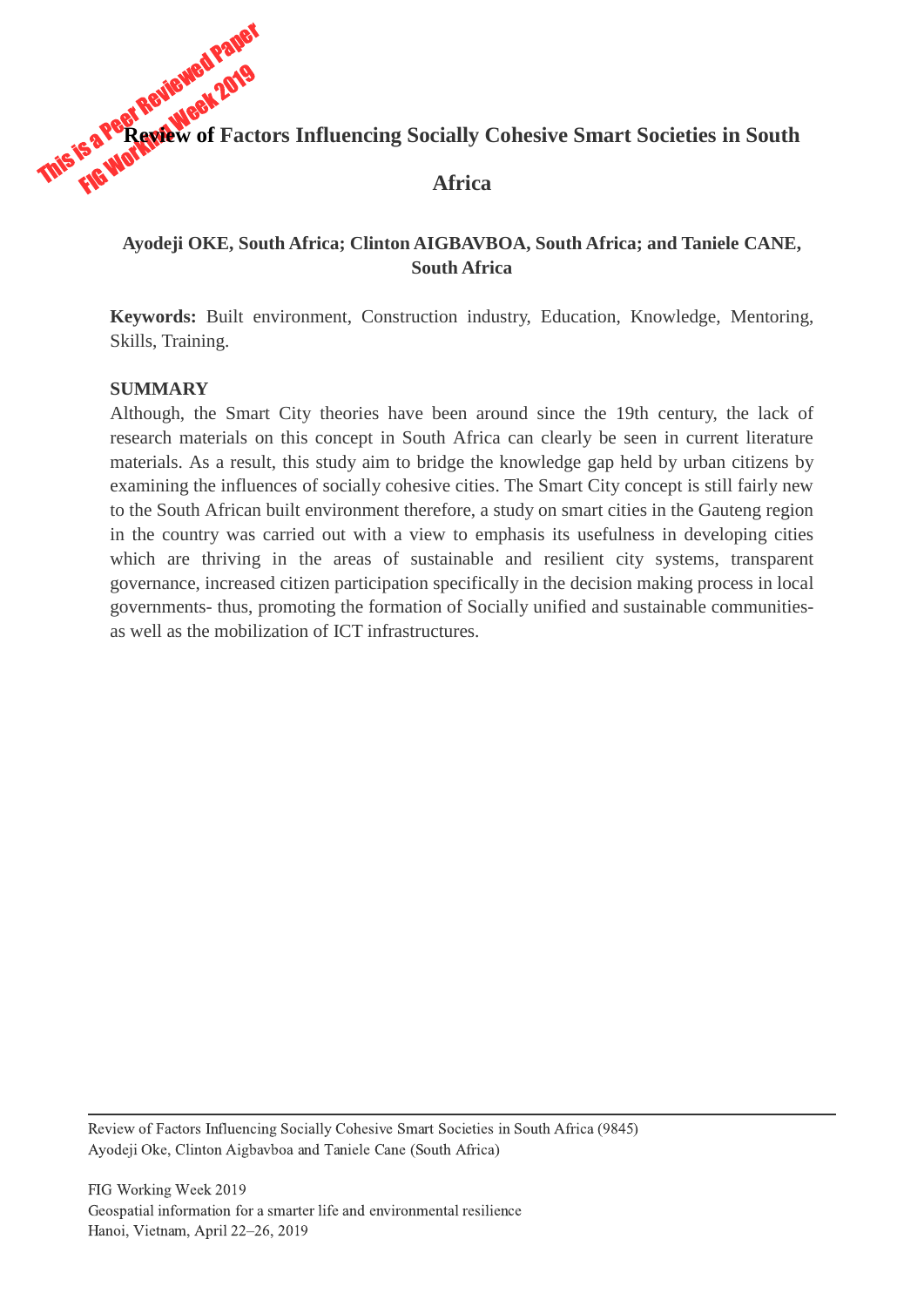# **Review of Factors Influencing Socially Cohesive Smart Societies in South**

# **Africa**

# **Ayodeji OKE, South Africa; Clinton AIGBAVBOA, South Africa; and Taniele CANE, South Africa**

#### **1. INTRODUCTION**

Smart cities make use of the advances in technology to transform the way in which the city functions on a daily basis (Das, 2012), these include ICTs, digital technology and the Internet of Things (IOT) form the epicenter of the smart city idea, thus enabling the development of integrated city departments (Sha and Sonn, 2015), technology savvy infrastructures and city systems (Nam and Pardo, 2011) as well as the efficient management of the cities utilities and resources (Das, 2012). Furthermore, the main objective of the smart city is to provide an environment that improves the quality of life of the citizen (Blumenthal, 2015), by improving the regions stakeholders' ability to make provision for: enhanced service delivery, job creation initiatives, increased knowledge management and educational facilities (Sha and Sonn, 2015).

The government and city planners of developed and some developing countries, have observered the advantages revealed by these smart concepts and have embarked on the journey of transformation and implementation of Smart City concepts in their planning strategies (Das, 2012). Moreover, one of the key functions of a city is to improve the lives of the urban citizens, therefore, this study examines the factors influencing socially cohesive societies with a view to enhancing the Quality of Life of the smart urban citizen.

## **2. FACTORS AFFECTING SOCIAL COHESION IN CITIES**

This section discusses various factors influencing the formation of socially cohesive cities.

## **2.1 Nation Building and Governance**

Nation-building is defined as the provision of a metropolis consisting of a population with a multiple range of; cultures, beliefs, mother-tongue languages and "diverse origins". Moreover, it is a nation that is founded upon an unprejudiced constitution- the supreme law of the land (Abrahams, 2016). In addition, the concept of Nation-Building includes the deployment of; an exclusive country-wide academic syllabus, an inter-connected financial sector as well as stimulating the progressive emergence of communities that collectively make the concertive effort; to reduce the factors driving social segregation among their residents. To this extent, the aspect of Nation-Building encourages the democratic principles of the Republic of South Africa. Therefore, the concept of Nation-Building is identified as one of the essential

Review of Factors Influencing Socially Cohesive Smart Societies in South Africa (9845) Ayodeji Oke, Clinton Aigbavboa and Taniele Cane (South Africa)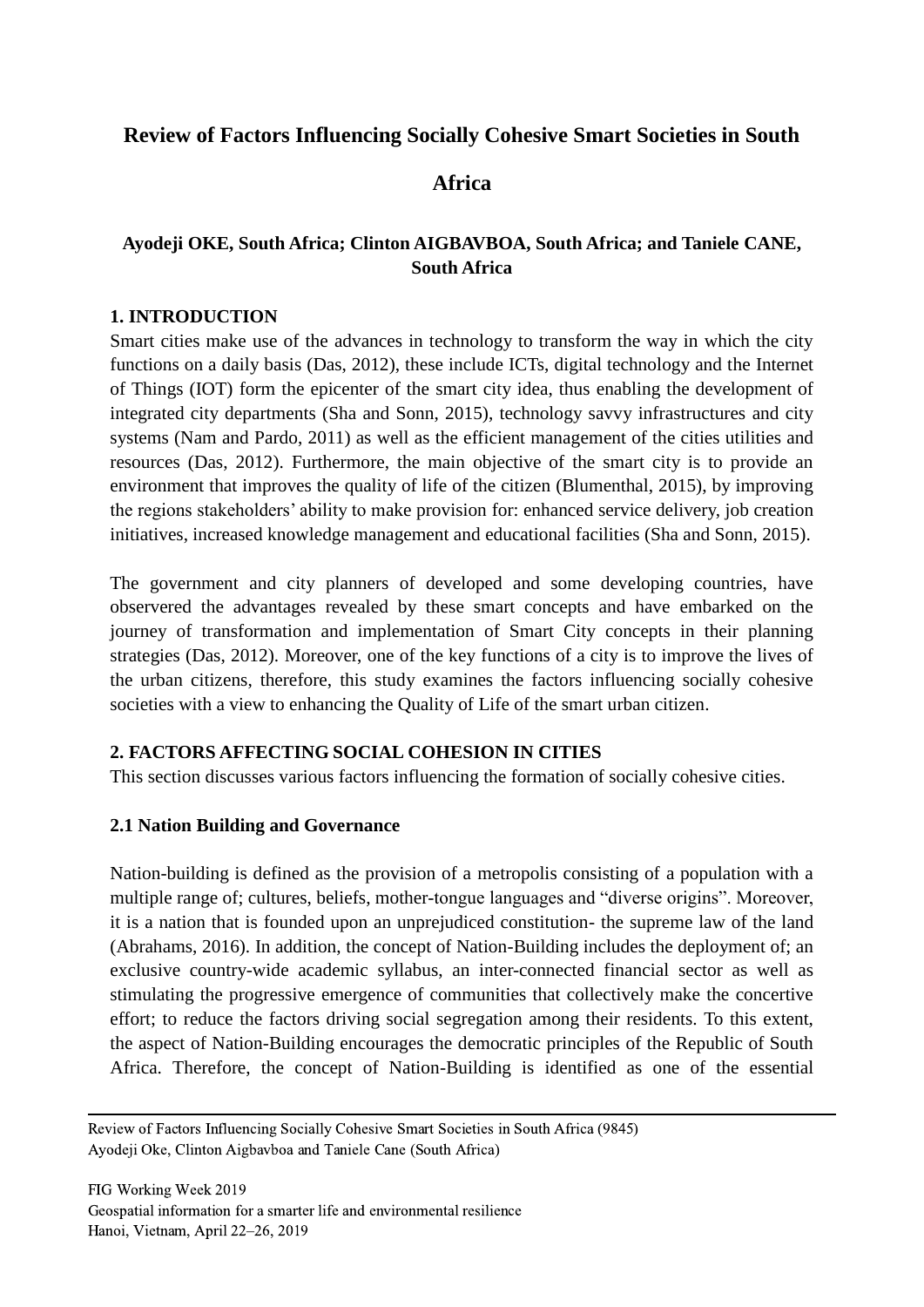components in developing a socially cohesive society, which supports the outputs of; social inclusion, social capital and social mobility.

The role of the democratic government in the development of Nation-Building policies and strategies will ultimately determine its success. However, the deployment of such a large initiative requires the concertive co-operation of the nation's inhabitants (Transparency International – The Global Anti-Corruption Coalition (TI), 2016c). To this end, the confidence levels of the citizens towards the country's political institutions as well as their willingness to vote in elections will determine whether they aspire to form a collaboration with the democratic government of SA (DPME, 2015; UN DESA, 2012). In the instance, where the citizens trust and faith in the political bodies of the country is poor, the proposed targets of the Nation-Building strategy will not be fulfilled; thereby, further driving the rate of exclusion and segregation in the countries societies (Mosselson and Peberdy, 2016).

Moreover, the citizens perception of the country's corruption levels, further affects the ability of the country's administrative authorities, in achieving the targets set out in the National-Building strategy (SACN, 2016), The Transparency International – The Global Anti-Corruption Coalition (TI, 2016c), defines corruption as the exploitation of the revenues afforded to government authorities, throughout the hierarchal pyramid; on the one hand to the detriment of the countries systems, sub-systems as well as the rights of its inhabitants and on the other hand for the inequitable financial growth of the administrative authorities (SADAC, 2012).

According, to the Department of Planning, Monitoring and Evaluation (DPME, 2015); the high rate of corruption in SA accentuates the need to establish strategies and standards which decrease these rates. An annual report presented by TI Corruption Perspectives Index, quantifies the above statement. The annual index aims to determine the corruption levels experienced in a country's civic systems, in doing so; they are able to provide a ranking of the region in relation to the total number of global countries analyzed in the annual index as well as through the use of various indicators they are able to score a countries level of corruption on a scale from 0, representing extremely corrupt to 100 indicating extremely low levels of corruption (TI, 2016b).

Smart strategies have the capability to support the process of Nation-Building and the regime of democratic governance in South Africa (City of Johannesburg Metropolitan Municipality, 2012), thereby assisting societies in becoming more inclusive as they empower citizens to collectively work together. Through the formation of such collaborative relationships, citizens will have the ability to innovatively improve their proficiencies. In doing so, they create opportunities for local and national authorities to deploy; even-handed tax systems, economic growth strategies as well as mobilize policies to assist in mitigating the concerns of basic

Review of Factors Influencing Socially Cohesive Smart Societies in South Africa (9845) Ayodeji Oke, Clinton Aigbavboa and Taniele Cane (South Africa)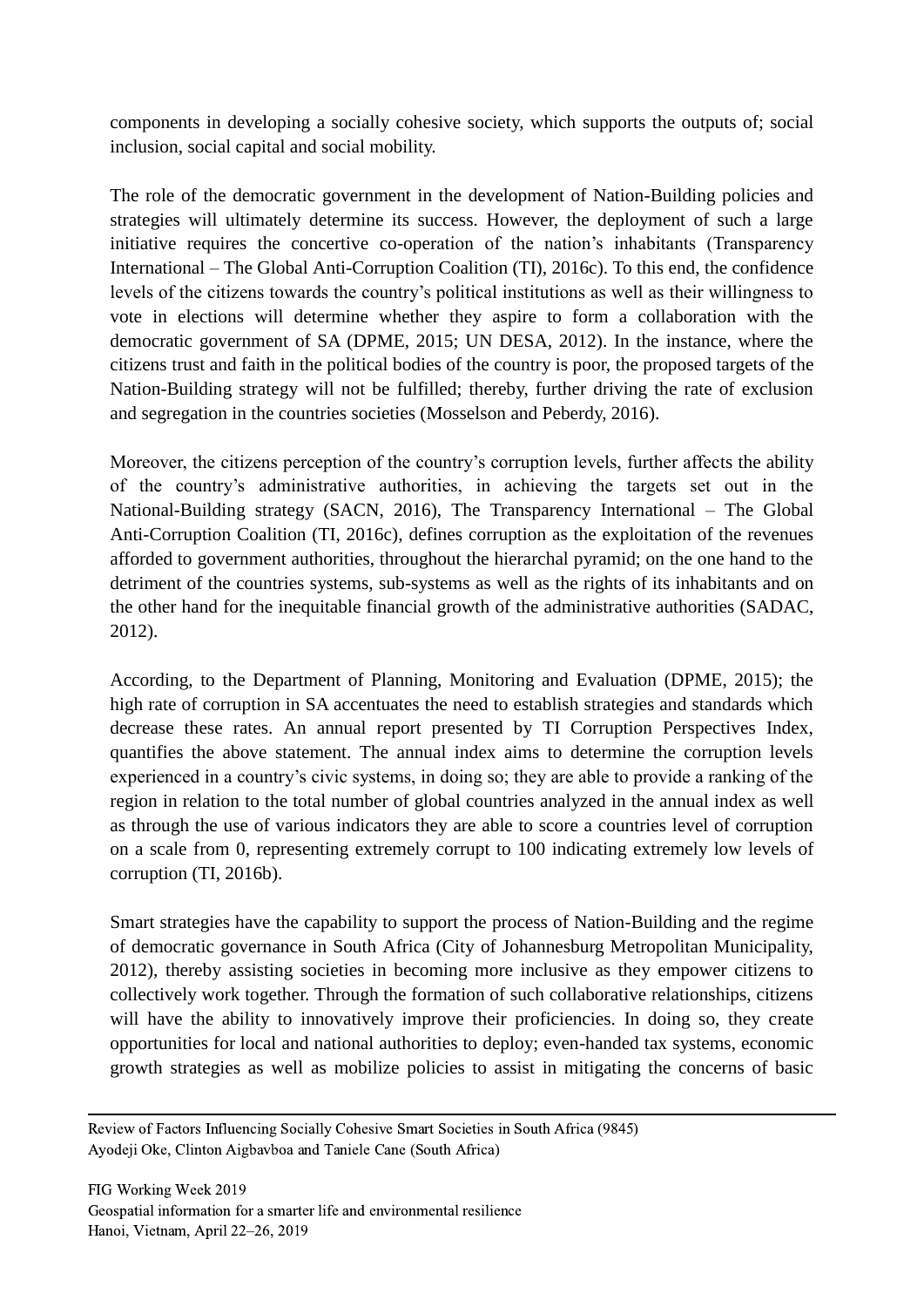resource shortages (City of Johannesburg, 2011a).

## **2.2 Sense of Belonging**

Instilling the perception of belonging - which is also known as social capital (Abrahams, 2016) - in citizens and among different societies, requires the formation of a unified country, that is, a country in which cities, regional areas and authorities on a national level share a mutually agreed set of "values, norms, visions and goals", to aid them in the process of developing a country in which citizens work in partnership with one another (SADAC, 2012). Furthermore, the factor includes the ability of an individual to feel as if they are part of the community they associate themselves with as well as the sense that they are appreciated (SADAC, 2012; Berrone and Ricart, 2016). However, fostering the perception of belonging to a common group or community requires the modification of civic areas and infrastructures; which provide citizens with a safe haven that supports the interaction among the different citizens (South African Cities Network (SACN, 2016).

According to SADAC (2012), the ability of individuals to acknowledge and respect the choices and believes of one another, is identified as the recognition sub-factor. Much more, a prerequisite of this sub-factor is the need for inhabitants to master the capability of providing each other with constructive criticism, which is conveyed with a positive tone of voice or non-violent gestures (TI, 2016c).

## **2.3 Economic Growth**

The evolution of a countries economy is critical for the formulation of a socially inclusive society, for instance the UN DESA (2012) stressed the need for state authorities to re-focus and re-strategies, the manner in which their fiscal sector is amalgamated with intercontinental economies. The Gross Domestic Product (GDP) is used to measure the growth rate of a countries economy, according to Statistics South Africa (Stats SA, 2016a), the SA economy grew by 3.3% in the first 6 months of 2016, which is an increase of 0.3% from the first 6 months of 2015. Although this marginal growth looks promising for the South African economy, the deficit between GDP and the countries rate of urbanization has increased, as a result; a decline in the GDP per capita has resulted in revenue losses for the working class citizens (Sachs, 2016).

Furthermore, the capacity to boost a countries economic growth perspectives, directly impacts the ability of the state to foster the creation of employment lead-ins for its citizens. For this reason, failure to enhance fiscal opportunities for citizens, enterprises and the state, negatively affects the unemployment rate of a country (SADAC, 2012). The latter is underscored in the statistics; the SA unemployment rate increased from 25% in 2011 (SADAC, 2012) to 26.7%

Review of Factors Influencing Socially Cohesive Smart Societies in South Africa (9845) Ayodeji Oke, Clinton Aigbavboa and Taniele Cane (South Africa)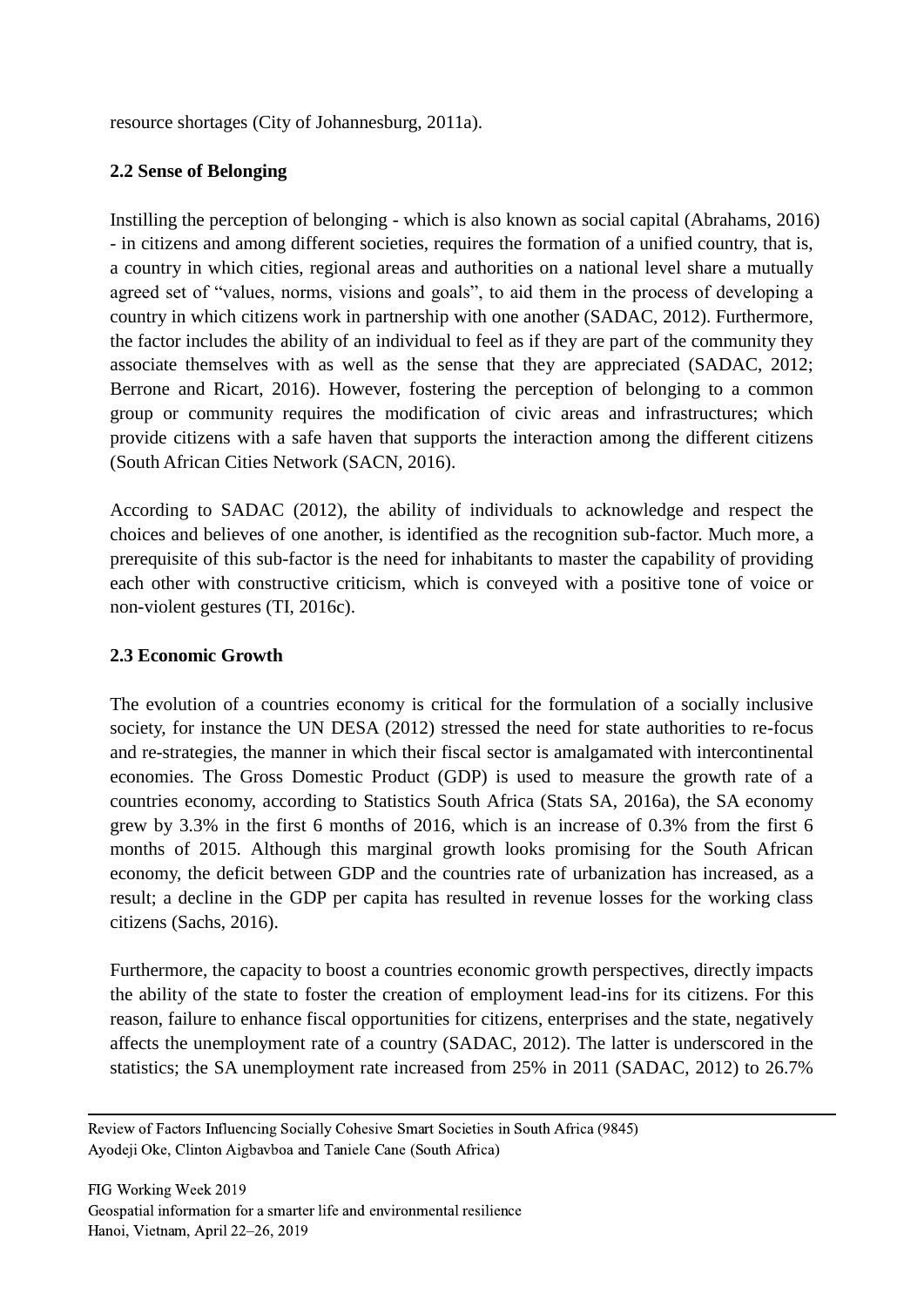in the first quarter of 2016 (Stats SA, 2016b). However, the South Africa democratic government has confronted the factor of equal opportunities for all by presenting an equal distribution of resources and financial prospects to its population since the disposal of the Apartheid Regime in 1994 (SADAC, 2012).

To this end, one of the major implementations by the democratic government of South Africa was the passing of the Broad-Based Black Economic Empowerment (B-BBEE) Act No. 53 in 2003. Although, the deployment of the B-BBEE Act has done wonders for these previously disadvantaged individuals. According to Mosselson and Peberdy (2016), findings from the GCRO QOL survey for the year 2015 revealed that, a number of survey respondents feel that not all individuals that are identified as previously disadvantaged should automatically benefit from the deployment of such legislation. The latter, further adds that the formation of such acts is negatively affecting communities ability to become inclusive. Furthermore, the democratic government of South Africa has implemented several programmes in an attempt to decrease the high unemployment rate experienced in the country, these include among others: the Expanded Public Works Programme (EPWP) and the Community Works Programme (CWP) (Peberdy and Götz, 2016).

The EPWP has been deployed by the National Department of Public Works (NDPW, 2006). The primary aim of the programme is to create job opportunities throughout the countries multiple sectors, for members from the communities surrounding the projects/initiatives locations. Since the implementation of the programme in 2004 a total of 5 745 718 job openings have been created (DPME, 2015). However, according to the GCRO QOL survey 2015; the general consensus of the learners who have been involved in the EPWP and the CWP, indicate that the programmes have assisted them in developing their skills (Peberdy and Götz, 2016). Moreover, the programmes have not been as successful in assisting personnel; in the establishment of their own unique enterprises, due to the fact that the programmes are unable to spur the innovative dynamics afforded to these individuals, as a result the number of entrepreneurs emerging from initiatives such as these are very low (Peberdy and Götz, 2016).

## **2.4 Poverty and Inequality**

According to the City of Johannesburg (2012), there is a distinct relationship between poverty, inequality and unemployment. To this extent, one of the aspirations of the implementation of the country's National Development programme 2030 (NDP, 2012); is to reduce the number of poverty stricken citizens by the year 2030, through the support of the SA municipal, provincial and national democratic stakeholders. Through the incorporation of a number of different networks in their societies, amongst others, these include: providing the citizens with complimentary basic health services from civic hospitals and clinics; reducing the number of citizens sleeping on the streets by providing basic housing to them; furthermore, they have

Review of Factors Influencing Socially Cohesive Smart Societies in South Africa (9845) Ayodeji Oke, Clinton Aigbavboa and Taniele Cane (South Africa)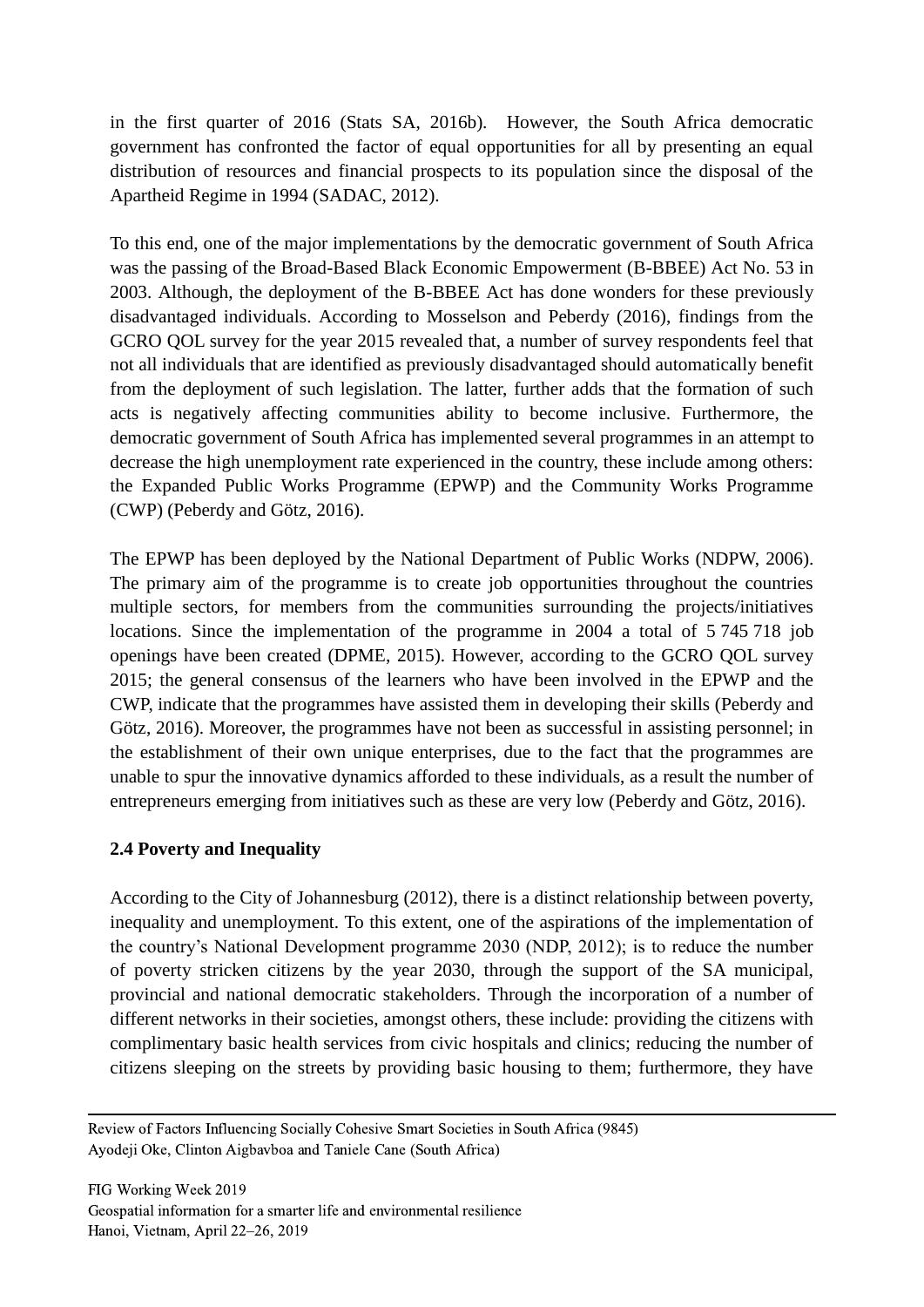reserved these disadvantaged individuals from the additional expenditure pertaining to the consumption of water, electricity, sanitation and transportation (SADAC, 2012).

Moreover, a reduction in a cities poverty statistics requires the mobilization of local initiatives which encourages citizens to become innovatively pro-active and optimistic; through the provision of future fiscal and knowledge prospects (COJ, 2012:107). Similarly, according to SADAC (2012), the GDP per capita; has a direct effect on the lowest income classes of the South African population. Contrary to the aforementioned, the DPME (2015) stipulated that although the index is an important component used in the analyses of income distribution among the population, it does not truly reflect the financial distribution among the different income classes, they further indicate that the average growth of the GDP per a capita since 2003, has averaged at 2%. Furthermore, through the mobilization of the South African National Planning Commission (NPC), the South African government aspires to confront the provision of equal opportunities to all using a bottom-up approach. To this end, their main priority is to expedite strategies that will improve the level of schooling afforded to the youth of SA; the central focus of empowerment will be on those from disadvantaged backgrounds.

To provide a possible solution to acquiring these essential skills and work experience, a youth wage subsidy scheme is being brainstormed and planned- the aim of the scheme is to reduce the levels of expenditure enterprises are required to absorb; when employing these unexperienced individuals (City of Johannesburg Metropolitan Municipality, 2012). The national census, conducted by Stats SA (2011:1), presented a youth unemployment rate of 31.50% in the City of Johannesburg. The formation of a socially cohesive city requires the exposure of the dynamic potential harnessed in women. For this reason, there is a need for the provision of opportunities for women, specifically in the areas of: the country's administrative authorities, judiciary systems, financial sector, increased involvement with the public as well as the education and cultural sub-systems of the country (DPME, 2015).

## **2.5 Access to Basic Services**

According to SACN (2016), the provision of basic services has improved nationwide. The JHB revealed an increase to the availability of basic services from 88.1% in 2001 to 93.3% in 2011, EKU revealed an increase from 82.9% in 2001 to 86.6% in 2011 and the COT revealed an increase of 78.7% in 2001 to 85.8% in 2011. As a result, the COT has improved its citizens access to basic services by 7.1%, which is the largest out of the three major metro's in the province of Gauteng. Moreover, the relationship between social inclusion and access to basic services is directly proportional (DPME, 2015). On one hand, this is directly proportional between the two elements could prove to be advantageous to metropolitans but on the other hand it could be detrimental to its future sustainability (SACN, 2016). Nonetheless, Abrahams (2016) spurs the factor of access to basic services for the formation of an equitable society. In

Review of Factors Influencing Socially Cohesive Smart Societies in South Africa (9845) Ayodeji Oke, Clinton Aigbavboa and Taniele Cane (South Africa)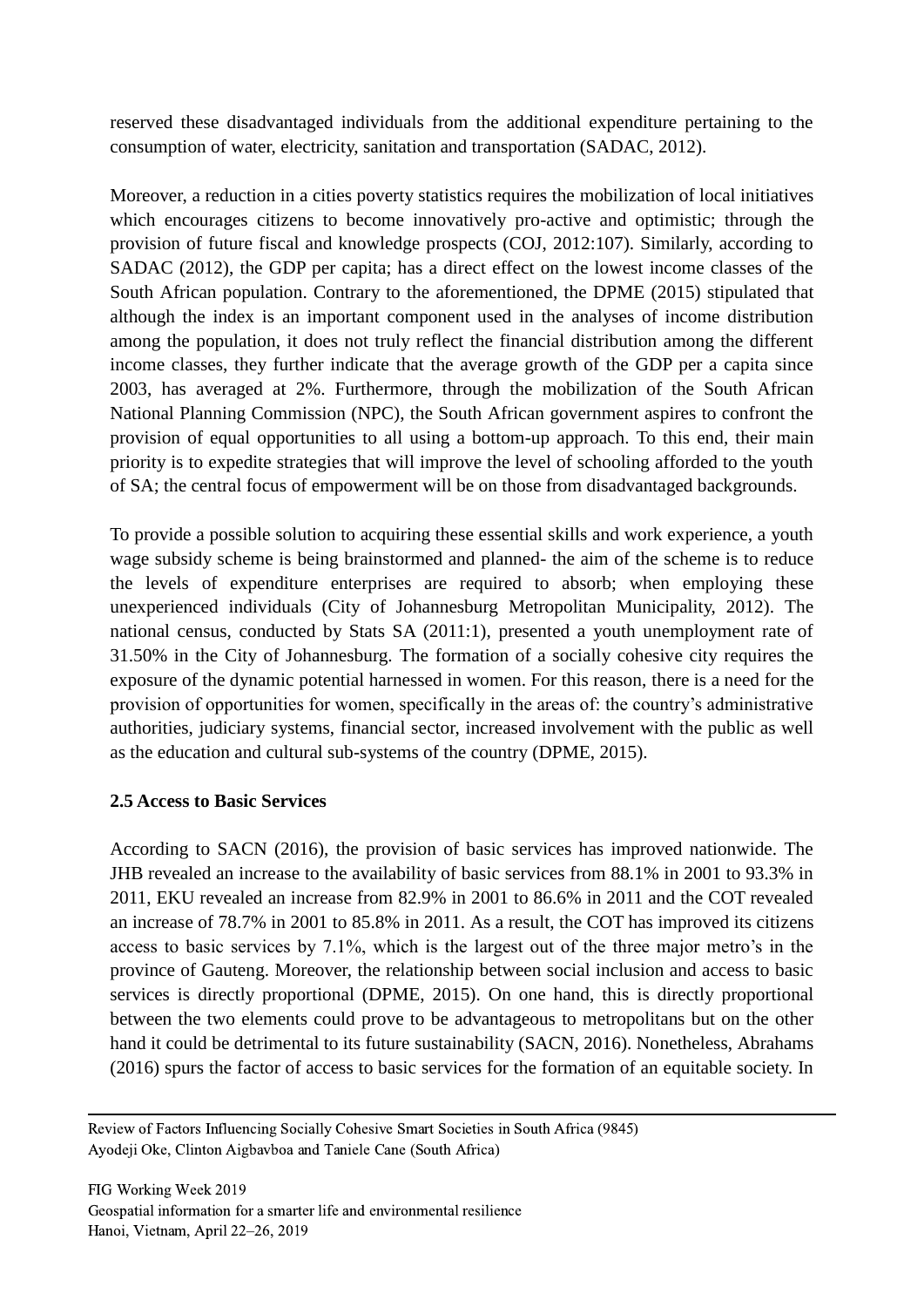addition, the NDP 2030 (2012) emphasizes the importance of mitigating South African concerns of water security to facilitate and to promote the mobilization of a prosperous and united civic society.

## **2.6 Co-operation and Community Participation**

This factor accentuates the need to stimulate the desire of citizens to be involved with the different activities going on in their communities. In doing so, it encourages the formation of a unified society as the citizens are exposed to different and unique individuals (SADAC, 2012). A barrier that requires attention before such a process of unification can take place, is the need for citizens to be impartial to those within their community with diseases and viruses such as: HIV/AIDS and TB, due to the implications; suffered by both the community and the individual (SADAC, 2012). However, the QOL survey conducted by the GCRO in 2015, stresses the lack of civic participation and the formulation of collaborative relationships between the different community members, societies and organizations (Culwick, 2016).

Furthermore, a sub-factor identified as inclusion refers to the aspect of citizens not being excluded from social entertainment events or from their involvement in National Government Organizations (NGO). Similarly, it refers to the equitable mobilization of growth windows for all (SADAC, 2012). Thus, the term simply refers to a society in which all citizens are treated equally, regardless of the individual's financial status or their indigenous origins (SACN, 2016). The sub-factor of belief provides an analysis of the individual citizen's faith and trust in themselves. Upon acknowledgment of their aptitudes, citizens will feel empowered as well as inspired, to assist and help build up their communities. Thus spurring, the transfer of skills among the different citizens as well as fostering a platform which encourages community members to unite and brainstorm ideas and solutions to community concerns (SADAC, 2012; SACN, 2016). However, a bond between citizens as described above cannot be formed unless the citizens are able to build an honorable relationship with one another. Upon the formation of such a consensual relationship, a degree of confidence will emerge among the citizens and ultimately the community as a whole (City of Johannesburg Metropolitan Municipality, 2012).

## **2.7 Discrimination**

There are diverse cultures, historical backgrounds and languages in South Africa and the province of Gauteng has been identified as the country's most diverse province (Gauteng Provincial Government (GPG), 2014), more specifically the City of Johannesburg Metropolitan Municipality. This is seen as the principal city in the region, due to the fact that the city is constantly expanding in all its city-systems, thus creating an environment which is encouraging and attracting for individuals all over the world (City of Johannesburg (COJ)

Review of Factors Influencing Socially Cohesive Smart Societies in South Africa (9845) Ayodeji Oke, Clinton Aigbavboa and Taniele Cane (South Africa)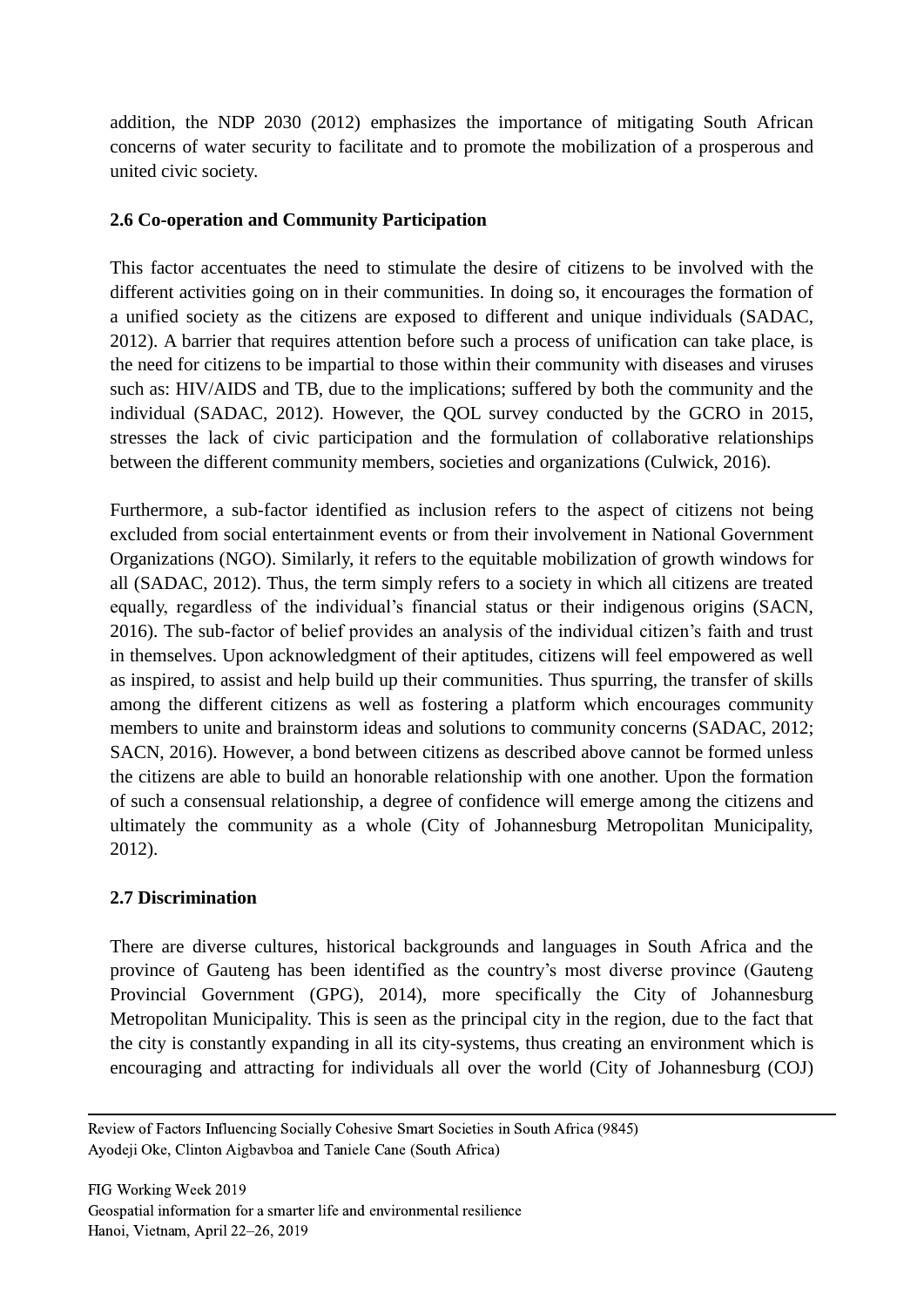2016a). To this extent, in order to facilitate the emergence of a socially inclusive society; SADAC (2012) suggests the national mobilization of a cluster of mutually agreed principles, namely; democracy, freedom, equality, justice and mutual respect. In doing so, they promote the sub-factor of shared values.

The manner in which an individual identifies themselves, aggravates the racism and issues of inequalities in the province of Gauteng. Results presented by the GCRO- QOL Survey 2015, reveal the following: 22% of the respondents identify themselves by their nationality, 20% by their race, 18% by their gender, 10% by their religion and 17% identify themselves as an individual (Mosselson and Peberdy, 2016). Discrimination on the basis of racism and tribalism, is adversely affected by the limited supply of resources. Tribalism refers to the indigenous beliefs and cultures brought-forth by individuals, who are either: national SA citizens re-locating to urban districts or they are individuals from abroad (DPME, 2012). Discrimination on the grounds of Tribalism is rooted from discrimination on the basis of Racism. The latter, according to SADAC (2012) is a direct result of the consequences of the Apartheid Era in SA history.

## **2.8 Migration and Urbanization**

South Africa has an urbanization rate of 60% (USRG, 2015), thus the influx of more than 50% of its population from rural to urban areas has raised many concerns for city level stakeholders. Two of the major concerns of migration for authorities are; their ability to provide basic services and the creation of new infrastructures to cater for the increase in the urban population, with the limited amount of resources at their disposal (SACN, 2016). Furthermore, metro-migrants are defined as individuals whose origins are founded upon in the rural regions and they have moved to the city with the intention of finding employment and building a prosperous future for themselves (SACN, 2016).

In addition, the influx of personnel into these sub-national units, further adds to the already complex social eco-systems dynamics within these different communities. Each of these new migrants occupy their; own opinions, indigenous values and beliefs as well as basic service needs and the desire to growth themselves as individuals. As a result, adding to the pressures of creating an amalgamated and impartial society (City of Johannesburg Metropolitan Municipality, 2012). Despite the high influx rates of foreign individuals into the province of Gauteng, according to Mosselson and Peberdy (2016), the negative perception of the local nationals towards these foreign immigrants, has decreased. To this end, an attempt to further reduce the levels of xenophobia experienced in the country, communities have come together to form a platform, which is used by the different individuals to freely express their fears, opinions as well as experiences, through the use of CWP's, thus further growing the sense of trust and unification among communities (DPME, 2012).

Review of Factors Influencing Socially Cohesive Smart Societies in South Africa (9845) Ayodeji Oke, Clinton Aigbavboa and Taniele Cane (South Africa)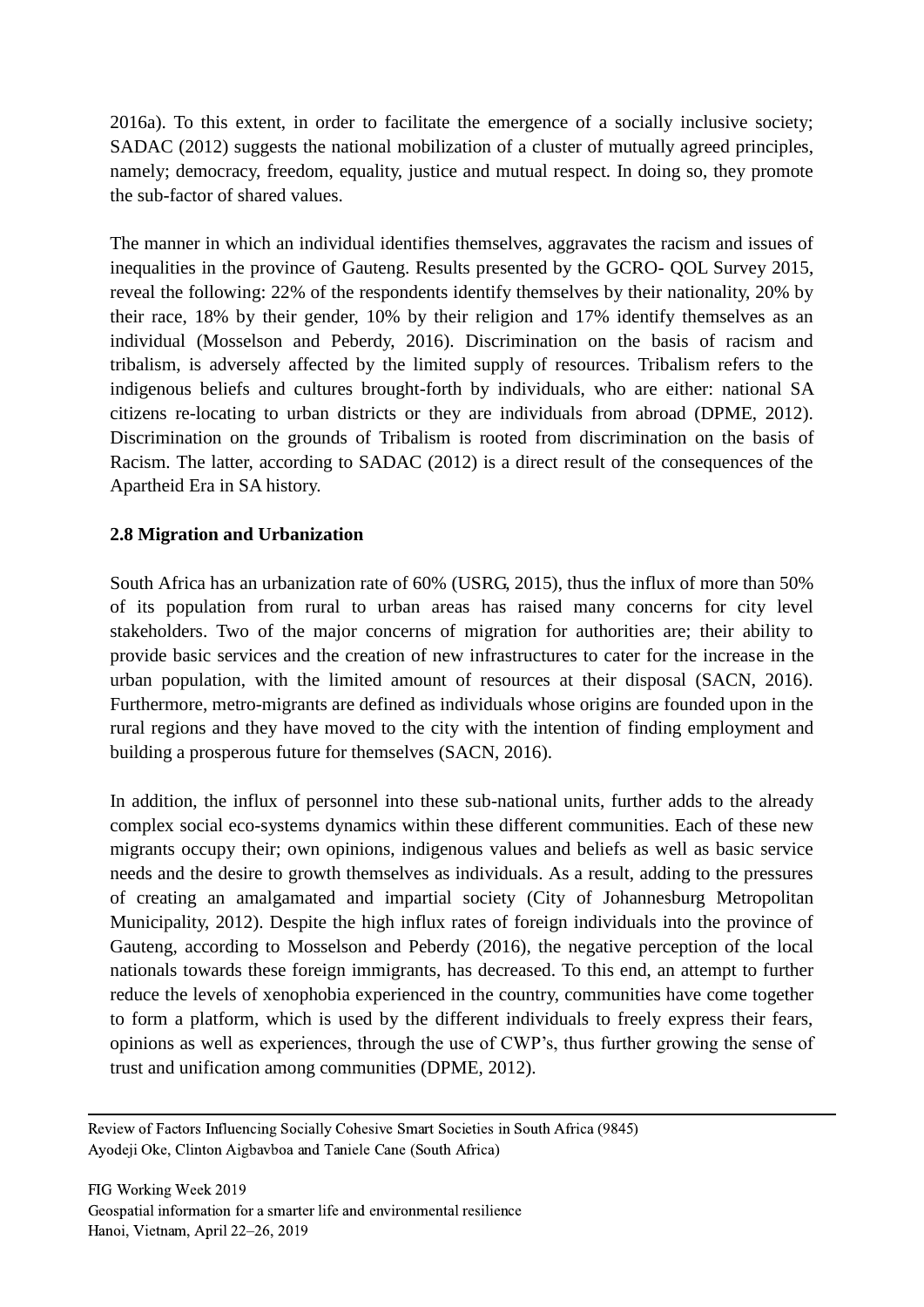#### **3. CONCLUSION AND RECOMMENDATION**

This study develops on current literature by evaluating various factors that can influence social cohesion in societies. The reviewed literature reveals that the factors can be grouped into two which are government and people related. It was observed that the lack of willingness of urban citizens to share knowledge and skills among community members as well as various forms of discrimination and lack of cooperation, results in the inability of the knowledge capital of individuals in the community to expand. This eventually affect social cohesion among the people resulting in lack or low level of development of the individual and the society at large. This is also in agreement with the change of name from Millennium Development Goals to sustainable Development Goals by the United Nations where emphasis is placed not only on the provision of amenities but also on the impact of such on the environment, finance as well as current and future individuals that will be affected by the development. The government also need to put in place policies and regulations for nation building, poverty eradication and unhindered access to basic services and facilities. There is also a need to manage issues relating to migration, urbanization, inequality and other economic indices to manage and enhance social cohesion in any society.

#### **REFERENCES**

- Abrahams, C. (2016). 20 years of social cohesion and nation-building in South Africa. *Journal of South African studies,* 42(1):95-96-107.
- Berrone, P. & Ricart, J.E. (2016). *IESE: Cities in motion index 2016.* New York, USA: IESE: University of Navarra Business School.
- Blumenthal, M. (2015). Smart is the new green. 17(1):33.
- City of Johannesburg (JHB). (2011). *GDS2040 Outreach Programme- Week 8- Smart City,*  Conference held in Johannesburg, Gauteng: City of Johannesburg Metropolitan Municipality.
- City of Johannesburg (JHB). (2011b). *City of Johannesburg.* Available from: [http://www.joburg.org.za/index.php?option=com\\_content&view=article&id=7222:](http://www.joburg.org.za/index.php?option=com_content&view=article&id=7222:working-towards-a-smart-city&catid=88:news-update&Itemid=266) [working-towards-a-smart-city&catid=88:news-update&Itemid=266.](http://www.joburg.org.za/index.php?option=com_content&view=article&id=7222:working-towards-a-smart-city&catid=88:news-update&Itemid=266) (Accessed 28 July 2016).
- City of Johannesburg Metropolitan Municipality (2012). *Joburg 2040: Growth and development strategy (GDS 2040).* Johannesburg, Gauteng: City of Johannesburg Metropolitan Municipality.
- City of Johannesburg Metropolitan Municipality (COJ) (2012). *Joburg 2040: Growth and development strategy (GDS 2040).* Johannesburg, Gauteng: City of Johannesburg Metropolitan Municipality.
- Culwick, C. (2016). Gauteng city-region observatory quality of life survey 2015: 1. Quality of life indexes. Pretoria, South Africa: Gauteng City-Region Observatory.

Review of Factors Influencing Socially Cohesive Smart Societies in South Africa (9845) Ayodeji Oke, Clinton Aigbavboa and Taniele Cane (South Africa)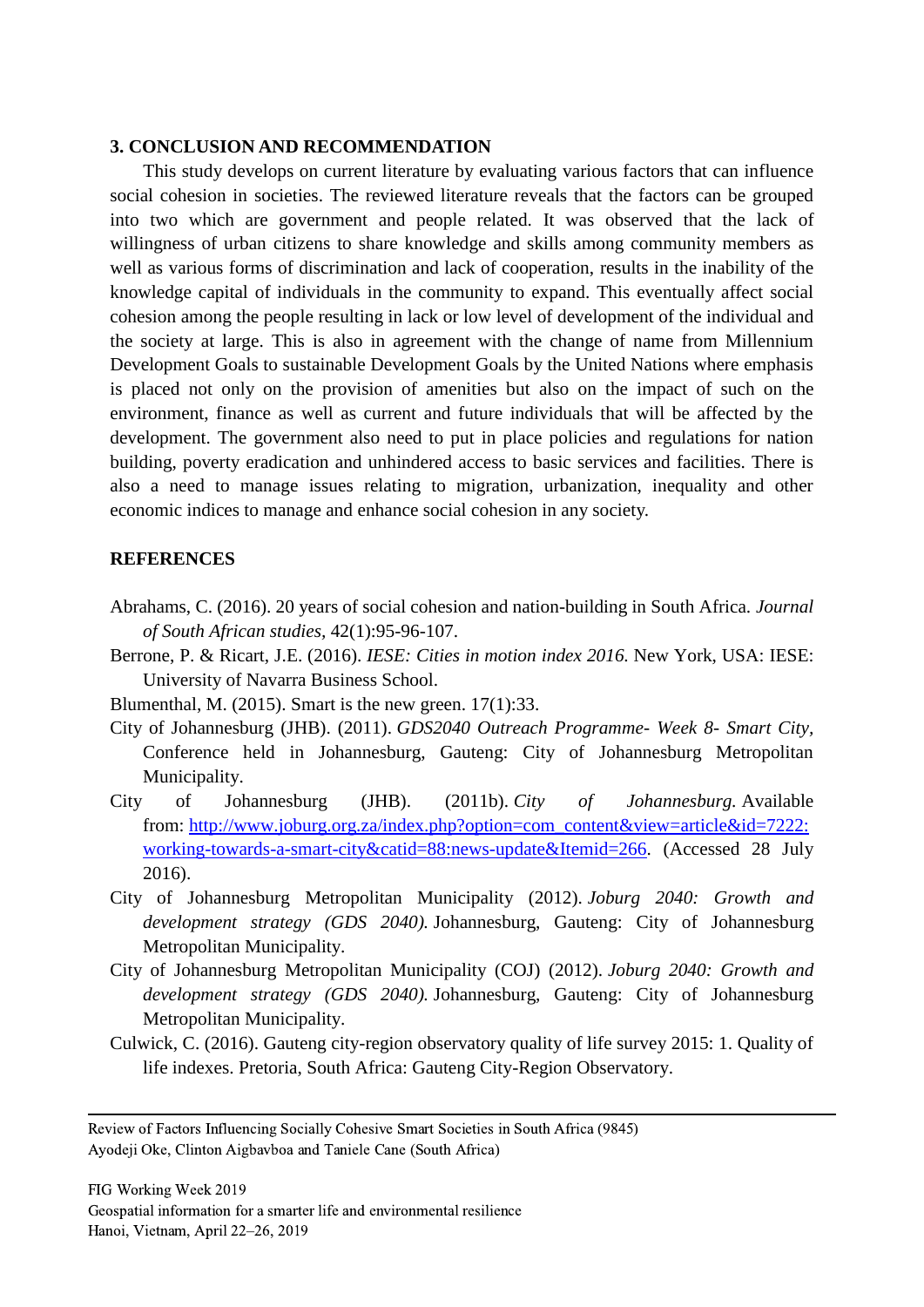- Das, D. K., Burger, E., & Eromobor, S. (2012). Indicative planning perspectives for development of Bloemfontein as a smart city in South Africa. *Interim: Interdisciplinary Journal*, *11*(1), 1-16.
- Department Economic Development and Tourism (DEDT). (2013). *Western Cape Government.* Available from: [https://www.westerncape.gov.za/your\\_gov/254.](https://www.westerncape.gov.za/your_gov/254) (Accessed 14 September 2016).
- Department Planning, Monitoring and Evaluation (DPME) (2015). *Development indicators 2014.* Pretoria, South Africa: Department Planning, Monitoring and Evaluation (DPME).
- Gauteng Provincial Government (GPG) (2014). Gauteng a better place to live: Gauteng provincial government a review of 20 years of democracy 1994-2014. Pretoria, South Africa: Gauteng Provincial Government.
- Mosselson, A. & Peberdy, S. (2016). *Gauteng city-region observatory quality of life survey 2015: 4. Headspace and happiness.* Pretoria, South Africa: Gauteng City-Region Observatory.
- Nam, T. and Pardo, T.A. (2011). The proceedings of the 12th Annual International Conference on Digital Government Research. Center for Technology in Government, USA.
- National Department of Public Works (NDPW) (2006). Expanded public work programme (EPWP) contractor learnership programme: Management plan for labor intensive construction learnerships. Pretoria, South Africa: National Department of Public Works.
- National Department of Public Works (NDPW) (2006). Expanded public work programme (EPWP) contractor learnership programme: Management plan for labour intensive construction learnerships. Pretoria, South Africa: National Department of Public Works.
- Peberdy, S. & Gotz, G. (2016). *Gauteng city-region observatory quality of life survey 2015: 7. entrepreneurship.* Pretoria, South Africa: Gauteng City-Region Observatory.
- Sachs, M. (2016). *A resilient South Africa making hard choices in difficult times.* Pretoria, South Africa: Treasury South Africa Resilience.
- Sha, R., & Sonn, H. (2015). The quest for smart cities: utilities management. *IMIESA*, *40*(7), 24-29.
- South African Cities Network (2016). *State of South African cities report 2016.* Johannesburg, Gauteng: South African Cities Network (SACN).
- South African Department of Arts and Culture (SADAC) (2012). *A national strategy for developing an inclusive and a cohesive South African society.* Pretoria, Gauteng: Department: Arts and Culture- Republic of South Africa.
- Statistics South Africa (Stats SA) (2016b). *Quarterly labor force survey quarter 1: 2016.* Pretoria, South Africa: Stats SA.
- Statistics South Africa (Stats SA). (2016a). *Statistics South Africa.* Available from: [http://www.statssa.gov.za/?p=8196.](http://www.statssa.gov.za/?p=8196) (Accessed 02 September 2016).
- Transparency International (TI). (2016a). *Transparency International (TI)- The Global Anti-Corruption Coalition.* Available

from: [http://www.transparency.org/cpi2015#results-table.](http://www.transparency.org/cpi2015#results-table) (Accessed 28 August 2016).

Review of Factors Influencing Socially Cohesive Smart Societies in South Africa (9845) Ayodeji Oke, Clinton Aigbavboa and Taniele Cane (South Africa)